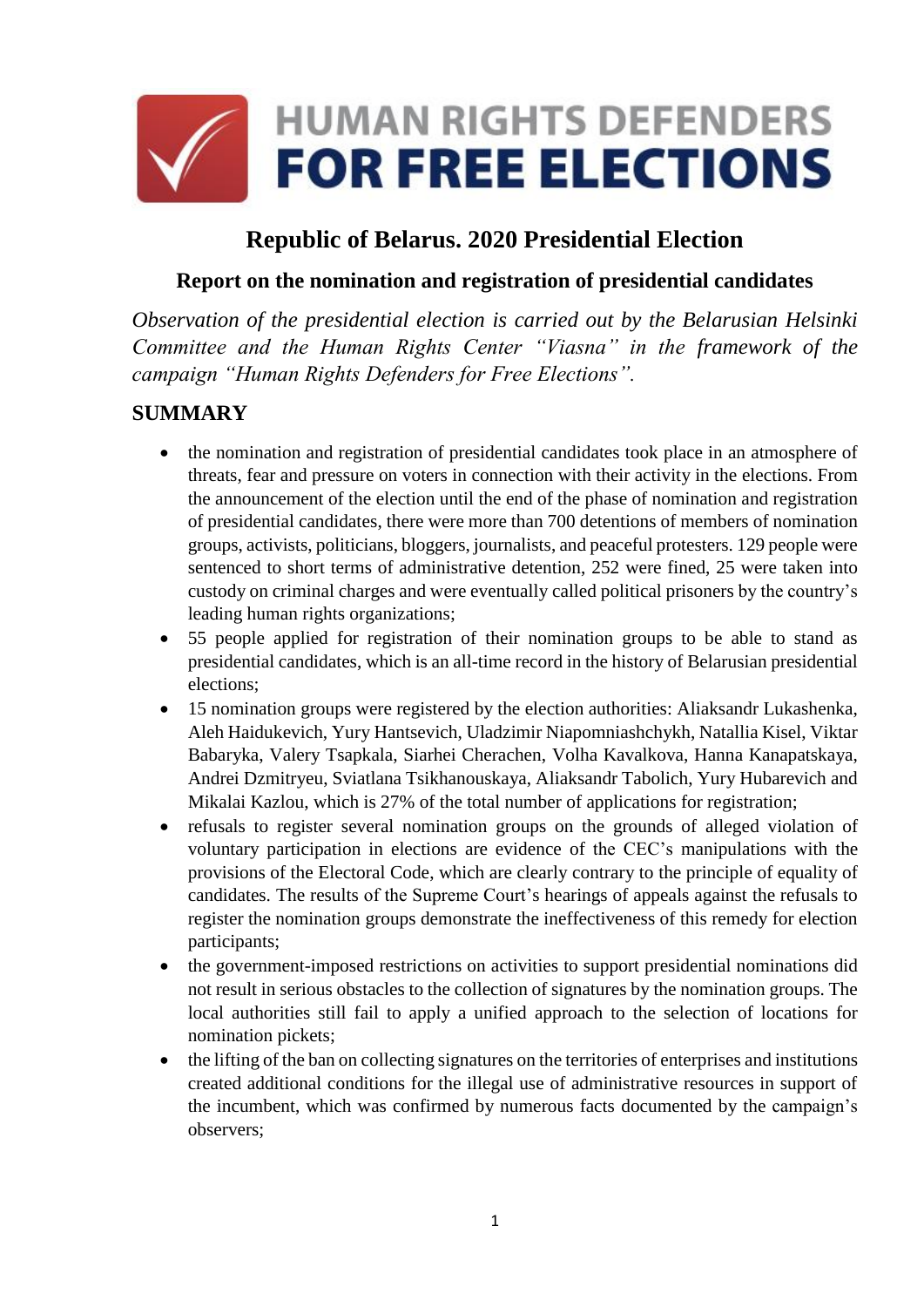- the collection of signatures was marred by serious violations of the standards of free and democratic elections, and the nomination groups of some candidates were subjected to significant pressure from law enforcement agencies;
- the election authorities confirmed the collection of the required 100,000 signatures by six potential candidates. The verification of signatures was still non-transparent. An additional reason for distrust of its results and the subject of a wide public discussion was the fact that the CEC reported the validity of almost two and a half times more signatures collected by two potential candidates than they had previously announced;
- out of seven persons who were nominated as presidential candidates and submitted signatures collected for their nomination, five were registered as candidates;
- the registration process was marked by violations of the standards of fair elections. Viktar Babaryka was denied registration on the basis of information leaked by the State Control Committee, an authority investigating the nominee's alleged involvement in money laundering and tax fraud, which violates the principle of the presumption of innocence. The CEC's decision to deny Viktar Babaryka registration as a candidate for President violates his right to be elected;
- on July 14, people took to the streets in different cities of Belarus to protest against the refusal to register two alternative candidates, Viktar Babaryka and Valery Tsapkala. About 280 people were detained, with about 250 of them in Minsk. Among the detainees were journalists who were covering the protests. On July 15, the Investigative Committee opened a criminal case under Art. 342 of the Criminal Code to investigate allegations of "disturbances" linked to the events in Minsk.

# **LEGAL FRAMEWORK**

**.** 

In accordance with the Electoral Code of the Republic of Belarus, a person entitled to be elected<sup>1</sup> President of the Republic of Belarus shall submit to the Central Election Commission, not later than 85 days before Election Day, a written application for registration of the nomination group, copies of passport pages confirming citizenship and registration on the territory of the Republic of Belarus, a list of members of the nomination group with the indication of the head of the nomination group and coordinators by regions. These documents can be submitted both personally by the contender and their representatives on the basis of a certified power of attorney. The CEC shall consider the application within five days from the date of its receipt, register the nomination group and issue certificates and signature sheets to the members of the nomination group authorized to collect voters' signatures in support of the person proposed to run for President of the Republic of Belarus.

The CEC may deny registration to a nomination group if the nominee does not meet the criteria set out in the Electoral Code. The refusal to register a nomination group may be appealed by the nominee within three days from the date of the decision to the Supreme Court of the Republic of Belarus. The Supreme Court shall consider the appeal within three days.

<sup>&</sup>lt;sup>1</sup> According to Part 1 of Art. 57 of the Electoral Code, a natural-born citizen of the Republic of Belarus at least 35 years of age, who has the right to vote and has resided in the Republic of Belarus for at least ten years immediately before the election, may be elected President of the Republic of Belarus. And according to Part 7 of Art. 60 of the Electoral Code, citizens with an active criminal record may not be nominated as candidates for President of the Republic of Belarus.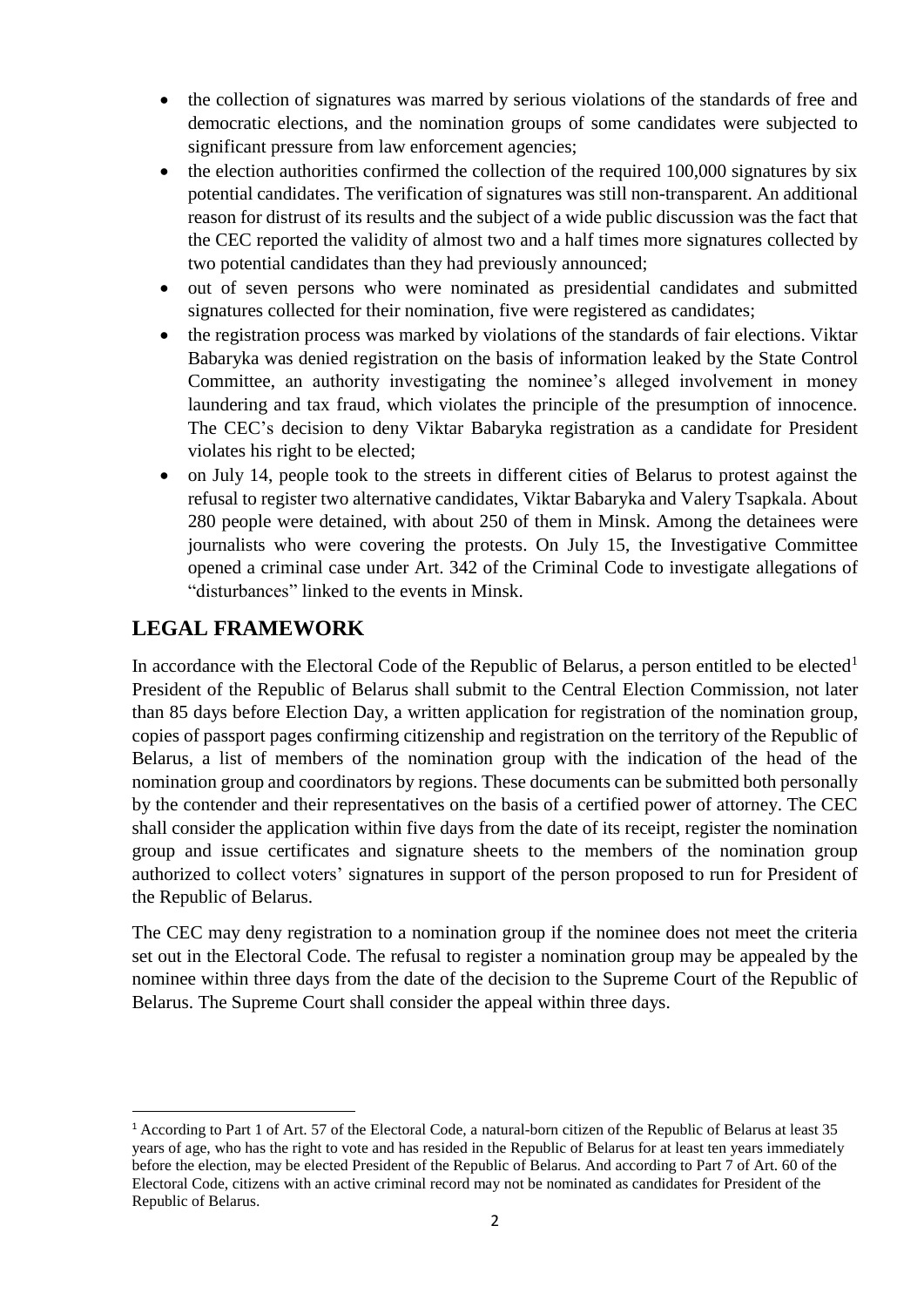A presidential nominee shall submit to the Central Election Commission a number of documents prior to registration.<sup>2</sup> The CEC shall check the compliance of the procedure for nominating presidential candidates with the requirements of the Electoral Code and the accuracy of the information in the documents submitted for registration.

The decision to register a candidate for President of the Republic of Belarus is approved provided there are documents and protocols of regional and Minsk city commissions confirming the presence of at least 100,000 signatures of voters in support of the nominee. The Central Election Commission, having established the compliance of the procedure for nominating presidential candidates with the requirements of the Electoral Code, shall decide on the registration of presidential candidates and issue certificates to the candidates within two days after registration.

In accordance with Art. 68-1 of the Electoral Code, the Central Election Commission shall refuse to register a candidate for President in case of: non-compliance of the nominated person with the requirements of the Electoral Code; the presence of an active criminal record; non-compliance with the nomination procedure set by the Electoral Code; failure to submit one or more documents required for registration; insufficient number of valid support signatures; use of funds or other material assistance of foreign states and organizations, foreign citizens and stateless persons, international organizations, the founders (participants, stakeholders) of which are foreign states, foreign organizations, international organizations, foreign citizens and stateless persons; the presence in the signature sheets of more than 15 percent of invalid signatures from the total number of verified signatures; in other cases of non-compliance with the nomination procedure set by the Electoral Code.

The Central Election Commission has the right to refuse to register a candidate for President in the case of: presence of inaccurate information of crucial character in the declaration of income and property; use of the advantages of official position in the interests of election; participation of the administrations of organizations in collecting voters' signatures, coercion in the process of collecting signatures and rewarding voters for submitting signatures; repeated violation by the nominee or nomination group of provisions of the Electoral Code and other acts of election legislation, if they have previously been warned.

The Central Election Commission also has the right to refuse to register a presidential candidate if the presidential nominee has overrun by more than 20 percent the maximum amount of the election fund, or has used the same amount of money from sources other than the election fund.

The decision to refuse registration as a presidential candidate may be appealed by the nominee to the Supreme Court of the Republic of Belarus within three days from the date of the decision. The Supreme Court shall consider the appeal within three days; its decision is final.

# **REGISTRATION OF NOMINATION GROUPS**

According to the Electoral Schedule<sup>3</sup>, applications and related documents had to be submitted to the CEC no later than May 15. The peculiarity of this year's campaign was that only 7 days had passed from the moment of calling the election by the House of Representatives (May 8) until the

**.** 

<sup>&</sup>lt;sup>2</sup> A written statement of consent to run for President; biographical data including information on criminal record; copies of documents confirming information on education and occupation; declaration of income and property of the nominee, their spouse and adult close relatives living together with the nominee and running a common household, under a form approved by the Council of Ministers of the Republic of Belarus. A person nominated as a presidential candidate who has created an election fund shall submit to the Central Election Commission a financial report on expenditures within this fund.

<sup>&</sup>lt;sup>3</sup> <http://www.rec.gov.by/sites/default/files/pdf/2020/post12.pdf>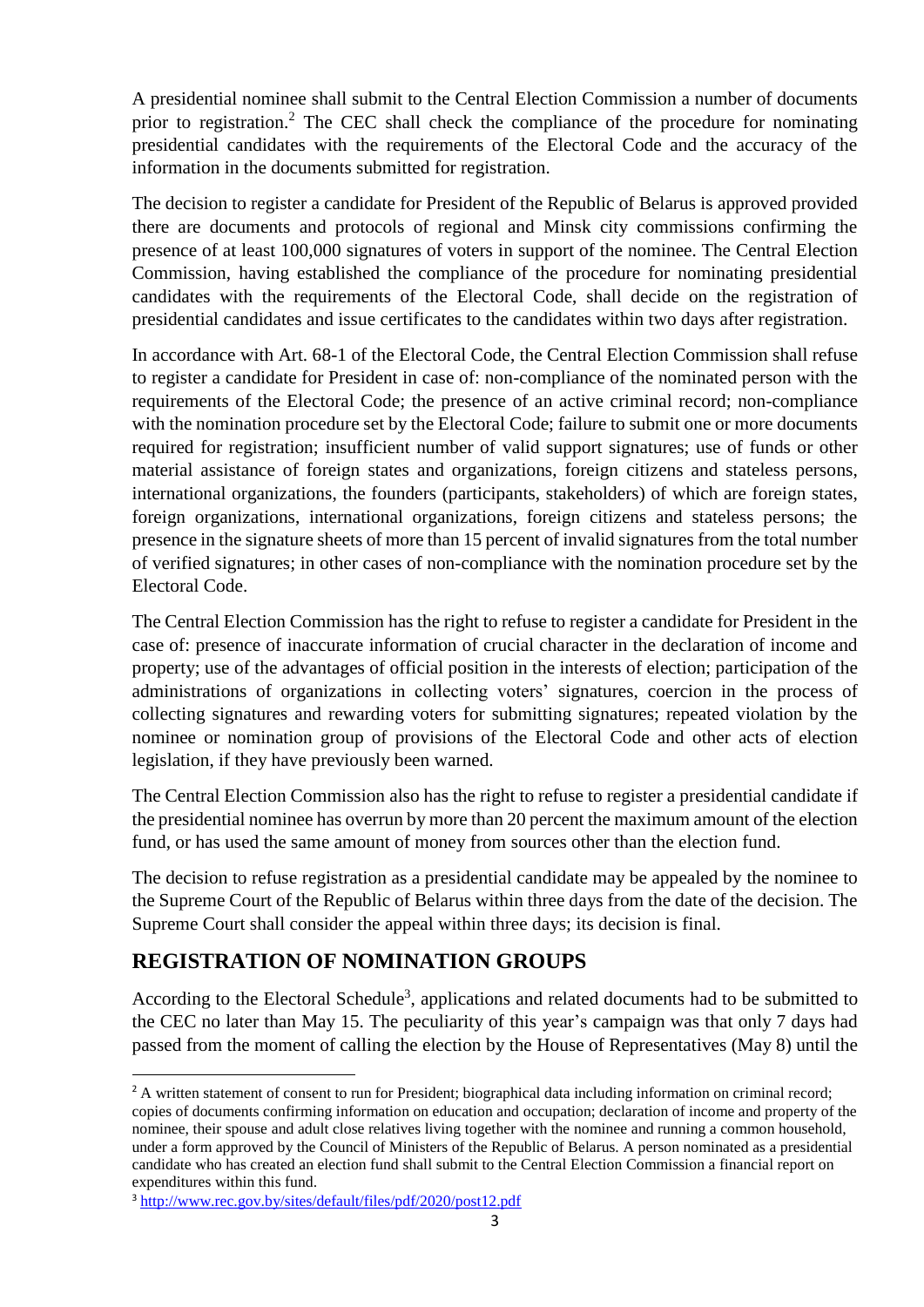deadline for submitting applications for the registration of nomination groups (May 15). In the 2015 presidential election, 17 days were allotted for this phase, and 10 days during the 2010 election.

After announcing his intention to run in the election, a well-known blogger Siarhei Tsikhanouski was arrested to serve a term of administrative detention imposed in January just two days before the election was called. As a result, he was deprived of the opportunity to personally apply for registration of his nomination group.

A total of 55 people applied to the CEC for the registration of their nomination groups, 30 of whom represented a group of supporters of opposition leader Mikalai Statkevich. In the 2015 presidential election, 15 applications were submitted for the registration of nomination groups<sup>4</sup>; in the  $2010$ election —  $19^5$ ; in 2006 — 8; and in 2001 — 27 applications<sup>6</sup>. Thus, this year's election was marked by a record number of applications for the registration of nomination groups.

Applications submitted for the registration of nomination groups were considered at the CEC's three meetings. All the meetings were livestreamed, which can be assessed as a positive practice of ensuring transparency in the activities of the CEC during the COVID-19 pandemic. The same practice should be adopted by the lower election commissions.

15 nomination groups were registered: Aliaksandr Lukashenka, Aleh Haidukevich, Yury Hantsevich, Uladzimir Niapomniashchykh, Natallia Kisel, Viktar Babaryka, Valery Tsapkala, Siarhei Cherachen, Volha Kavalkova, Hanna Kanapatskaya, Andrei Dzmitryeu, Sviatlana Tsikhanouskaya, Aliaksandr Tabolich, Yury Hubarevich, and Mikalai Kazlou, which is 27% of the total number of submitted applications. In the 2015 presidential election, 8 groups were registered to nominate presidential candidates or 53% of the total number of applications; in the 2010 election — 15 (79%); in 2006 — 8 (100%); in 2001 — 23 groups (85%).

40 nomination groups were denied registration, in particular, almost all the associates of Mikalai Statkevich<sup>7</sup>.

The electoral phase of the registration of nomination groups was described in detail in the campaign's thematic milestone report.<sup>8</sup>

An analysis of the reasons for the denial of registration to the 40 nomination groups reveals several reasons used by the CEC:

1. Violation of the principle of voluntary participation of voters in the groups formed to nominate presidential candidates

2. Insufficient size of the nomination group (less than 100 people) as a result of exclusion of persons whose information did not meet the requirements of the Electoral Code.

3. Non-compliance of nominees with the requirements of the Electoral Code

4. Failure to observe nomination procedure

1

<sup>4</sup> <http://rec.gov.by/sites/default/files/pdf/Elections-PRB2015-Sved2.pdf>

<sup>5</sup> <http://rec.gov.by/sites/default/files/pdf/Elections-PRB-sved1.pdf>

<sup>6</sup> <http://rec.gov.by/sites/default/files/pdf/Archive-Elections-PRB2001-Inic.pdf>

<sup>7</sup> Uladzimir Niapomniashchykh is the only supporter of Statkevich whose nomination group was registered by the **CEC** 

<sup>8</sup> 2020 Presidential Election. Report on the registration of nomination groups. <https://elections2020.spring96.org/en/news/97055>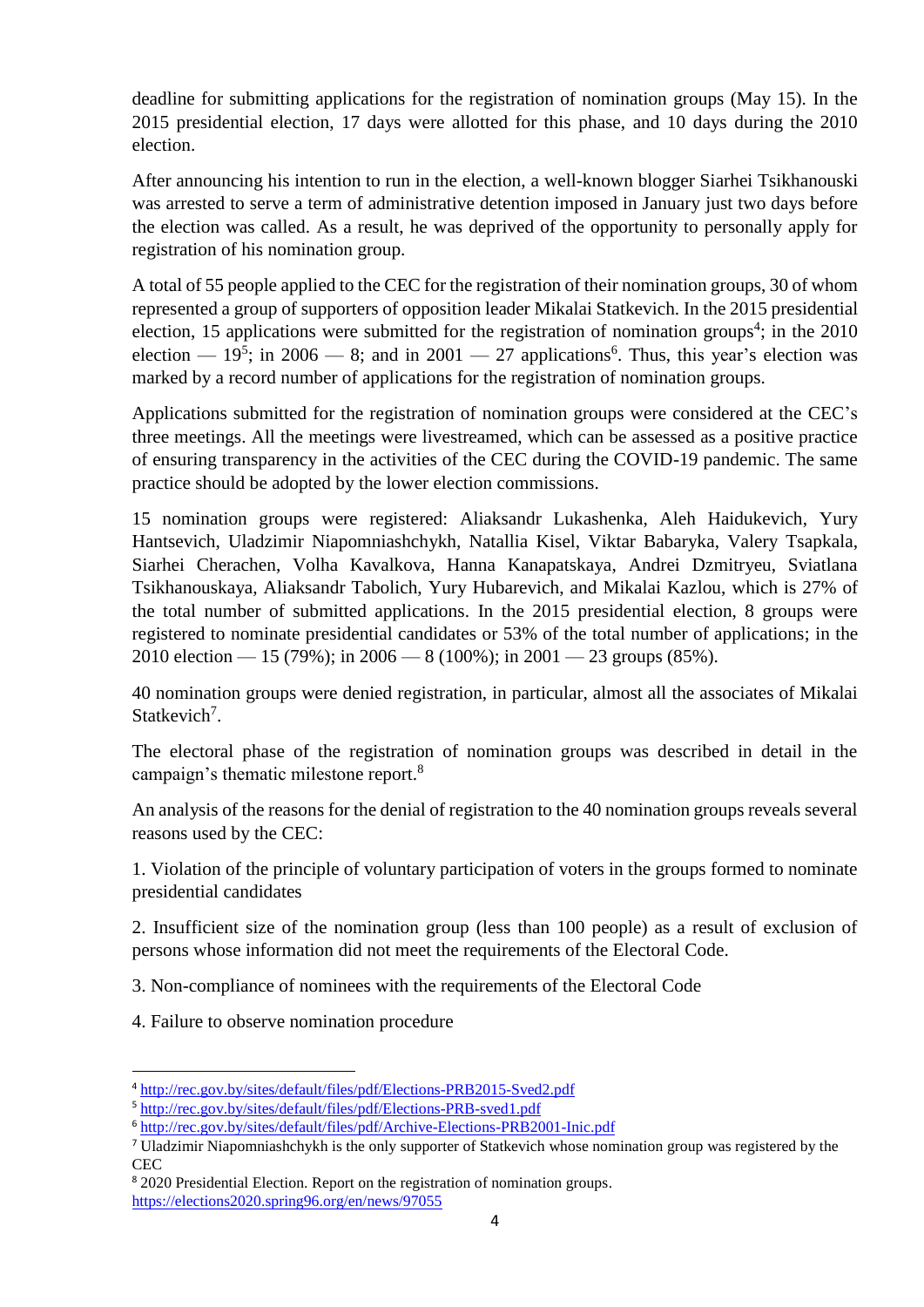Regarding the alleged violations of the principle of voluntary participation of voters in nomination groups, "Human Rights Defenders for Free Elections" stress the following aspects. The CEC expressed doubts about the voluntary participation of a number of voters in nomination activities, and therefore conducted an inspection: inquiries were sent to the Department of Citizenship and Migration of the Ministry of Internal Affairs, which reportedly found multiple inaccuracies in the passport data of voters on the lists of some nomination groups. In addition, the CEC instructed local authorities to verify the inclusion of citizens in nomination groups through personal phone calls. The results of this procedure gave grounds for the Central Election Commission to allege violations of the principle of voluntary participation in the elections. At the same time, the nominees interviewed at a CEC meeting did not have the opportunity to challenge such allegations. They said that in their telephone conversations with local executive officials, they were intimidated and misled. Therefore, the decisions to refuse to register nomination groups of Statkevich's associates due to violations of the principle of voluntariness are politically motivated.

Analysts of the campaign condemned as discriminatory the election authorities' selection of nominees subject to inspection, while the Central Election Commission did not explain why other nominees were not inspected. It also failed to report whether there were similar inspections at all. The selective approach to the registration of nomination groups demonstrated by the CEC in this year's election is evidence of manipulations with the provisions of the Electoral Code and does not contribute to confidence in its impartiality.

The alleged non-compliance of the nominated candidates with the requirements of the Electoral Code was used as a ground for denial of registration in the 2015 presidential election, when opposition politician Mikalai Statkevich was not allowed to run. According to Art. 60 of the Electoral Code, citizens with an active criminal record may not be nominated as candidates for President of the Republic of Belarus. At the same time, the Constitution does not provide for such a restriction. It is worth mentioning that the 2011 conviction of Mikalai Statkevich on "rioting" charges was recognized by international and Belarusian human rights organizations as unfounded and inconsistent with Belarus's international human rights obligations.<sup>9</sup> Both international and Belarusian human rights organizations have repeatedly called on Belarus to rehabilitate the convicts in the "rioting trial", including the restoration of Mikalai Statkevich's right to be elected.

Alleged non-compliance with the nomination procedure was used to deny registration to the nomination group of Siarhei Tsikhanouski, who was then serving a term of administrative detention. The CEC stressed that the application for registration of the nomination group should be signed only by the person who intends to stand. Having studied and analyzed the circumstances that preceded the announcement of the election, experts of "Human Rights Defenders for Free Elections" concluded that the refusal to register this nomination group violated the voting rights of Siarhei Tsikhanouski, as the authorities intentionally created a situation in which he lost the opportunity to exercise his right to run for President.

## **COLLECTION OF SIGNATURES**

1

#### *Selection of locations for collecting signatures*

According to the Electoral Schedule, local executive and administrative authorities selected prohibited locations for picketing to collect voters' signatures. An analysis of the decisions shows

<sup>&</sup>lt;sup>9</sup> See Communication No. 13/2011 by the UN Working Group on Arbitrary Detention: <https://www.unwgaddatabase.org/un/Document.aspx?id=2757>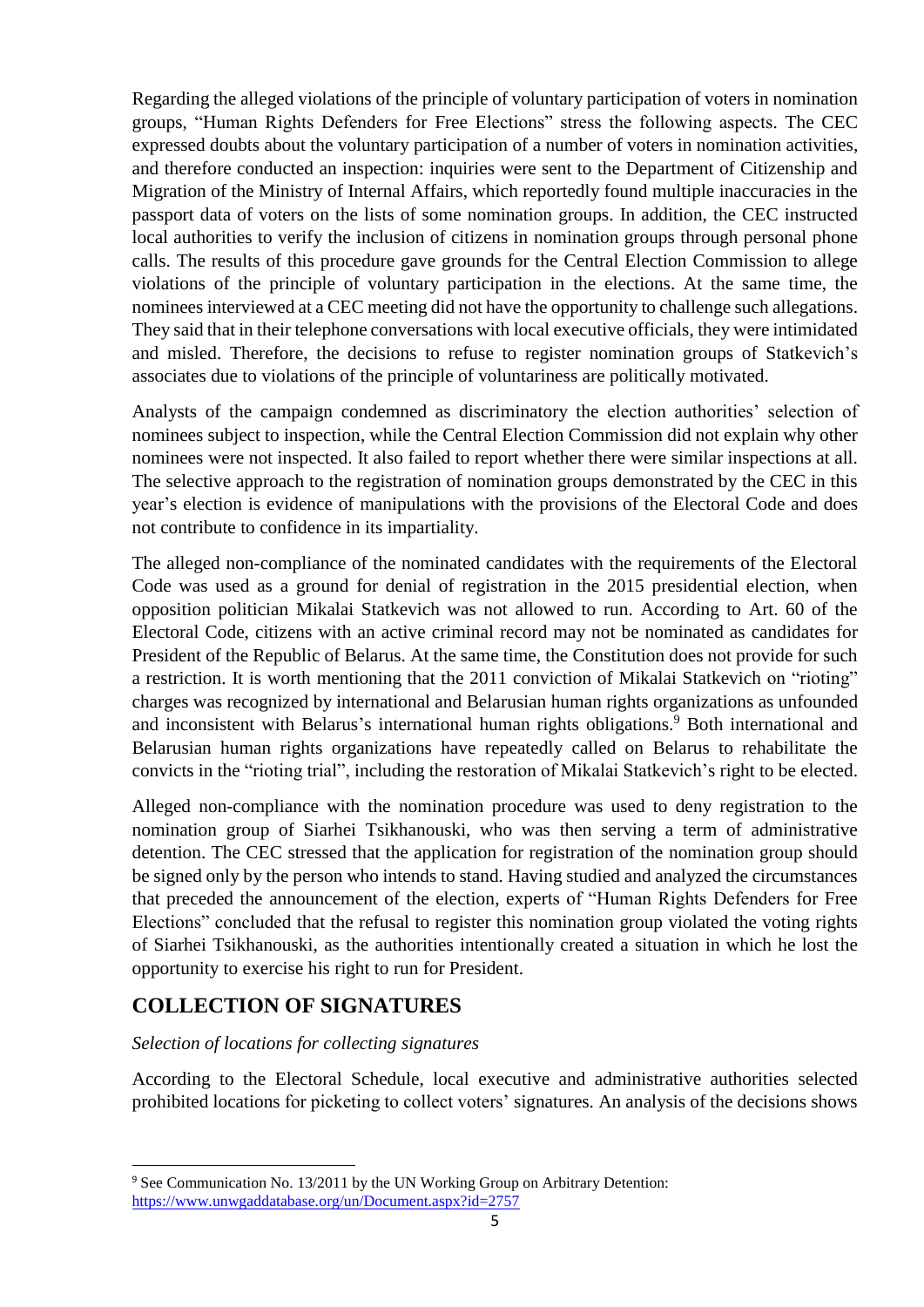that they do not differ significantly from the similar decisions of the previous presidential elections, as well as the 2019 parliamentary elections.

Some observers report improved conditions. For example, there was some liberalization in the city of Maladziečna and the district.<sup>10</sup> Observers deployed in Mahilioŭ, Hrodna, Lida, Viliejka, Svietlahorsk and Biaroza report a decrease in the number of banned places compared to the 2015 presidential election.

In some districts, local authorities lifted the ban on collecting signatures on the territories of educational and health care institutions, which existed in 2015. According to the campaign's analysts, this created additional conditions for the illegal use of administrative resources in support of the incumbent. Moreover, alternative nominees were effectively deprived of any opportunities to collect signatures in institutions and enterprises.

#### *Collection of signatures*

A distinctive feature of this year's election was the growth of protest sentiment, which was manifested by the great activity of citizens at pickets to collect signatures for opposition candidates. This, as well as the epidemiological situation in the country and the need for social distancing, led to the search by election headquarters and nomination groups for new forms of electoral activity with greater use of social media and a more individual approach to the voters.

When asked if there were any obstacles to the collection of signatures by the authorities, 67% of the campaign's observers said that there were none, and 33% reported certain obstacles in their regions of observation.

After the events of May 29 in Hrodna, when Siarhei Tsikhanouski and nine other participants in the picket were arrested, the collectors of signatures and coordinators of the nomination group of Sviatlana Tsikhanouskaya were subjected to considerable pressure from the authorities. On May 31, at least 32 bloggers and activists were arrested in various regions of Belarus, including members of presidential nomination groups. Among the victims were Uladzimir Kniha, Volha Karakina, Mikalai Salianik, Stanislava Damshel, Aliaksandr Miliuk and Yulia Karnachova. Actions against them included arrests, detention, fines, searches of their homes, pressure in medical facilities, and others. The facts show that the authorities also used the COVID-19 crisis for their own purposes. In particular, on June 8, in Masty, Aliaksandr Miliuk, the Hrodna regional coordinator of Sviatlana Tsikhanouskaya's nomination group, was effectively deprived of any opportunities to carry out his activities. Without any documentary evidence of being a close contact, police officers ordered the activist to be in isolation for 14 days under the threat of administrative liability.

The Belarusian authorities tried to reduce the level of public activity, to intimidate voters after the election gained momentum and was increasingly attracting wide public attention. Actions of police officers to intimidate picketers were observed in Minsk, Viciebsk, Homieĺ and other cities. People who were waiting for their turn to sign in support of a nominee were told through loudspeakers that their stay in the place amounted to participating in an illegal mass event. Citizens and members of nomination groups were warned that if they did not disperse, physical force could be used against them.

In this regard, analysts of the campaign noted that in accordance with Part 11 of Art. 61 of the Electoral Code, signatures can be collected in pickets. No permission to hold a picket for these

**<sup>.</sup>** <sup>10</sup> <http://molodechno.minsk-region.by/images/14-05-2020-5.pdf>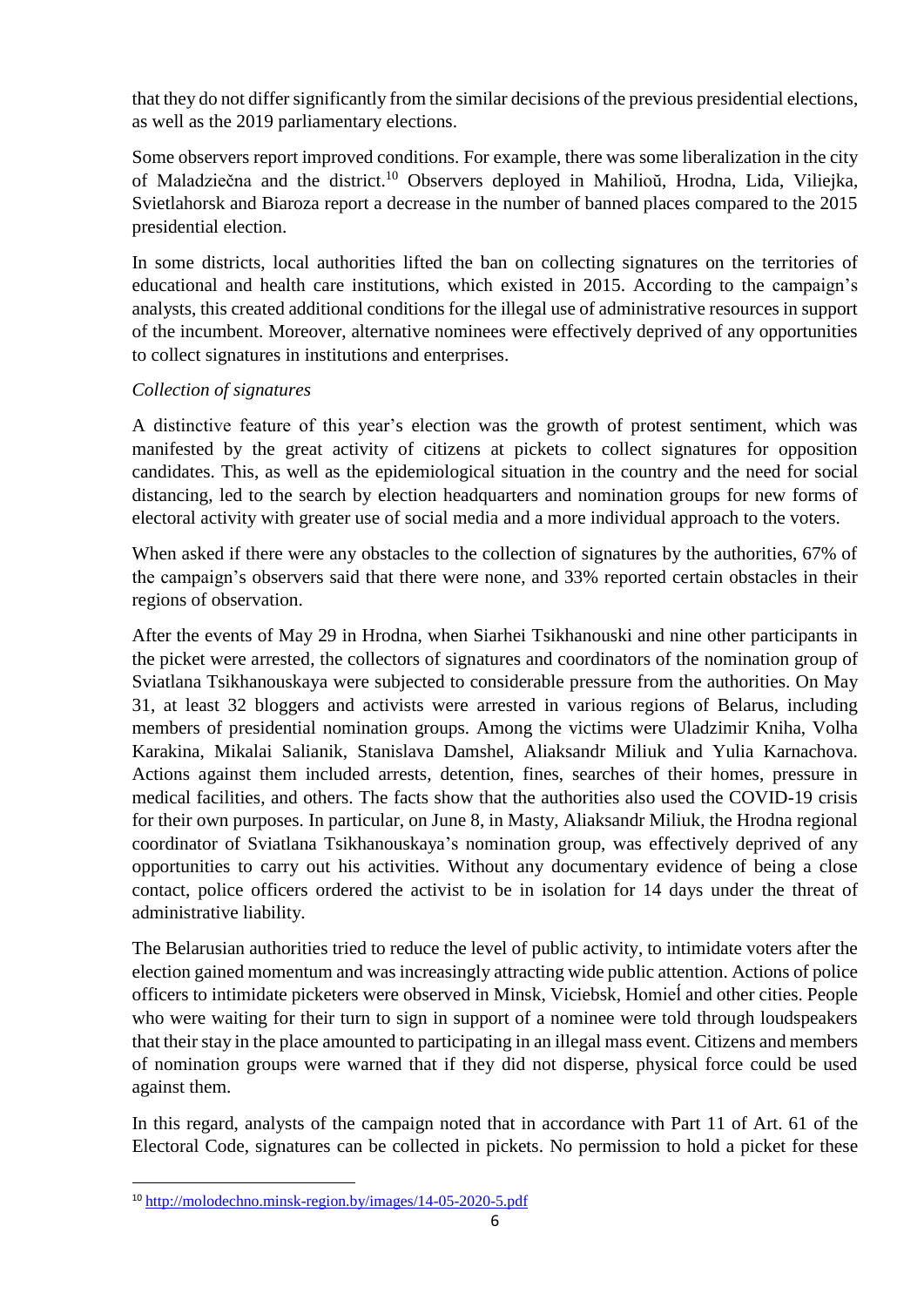purposes is required provided it is held in places not prohibited by local executive and administrative bodies. The actions of police officers constituted illegal obstacles to the exercise of the right to collect signatures in support of presidential nominations.

Law enforcement agencies and local authorities particularly targeted the pickets with the participation of the presidential nominees themselves. In particular, on June 8, several police officers in civilian clothes were seen at a picket held to collect signatures in Viciebsk, where presidential nominee Valery Tsapkala was speaking. One of them was filming the speech standing close to the speaker. The chairperson of the Viciebsk city executive committee, Vadzim Zarankin, was also present. Also in Viciebsk, where pickets for opposition candidates attracted large numbers of people, plainclothed officers were seen filming people lining to submit their signatures. These videos later served as a basis for the police to detain and impose fines on ordinary voters.

In Brest, the heads of the Lieninski district election commission, accompanied by unidentified plainclothed people, regularly attended pickets, paying special attention to those collecting signatures in support of Sviatlana Tsikhanouskaya. This created additional stress for the collectors and the voters themselves. People who tried to provoke conflicts and verbally insulted members of Tsikhanouskaya's nomination group were not detained by the police.

The opening of criminal cases against protest leaders, arrests and harassment of activists, information about degrading conditions in detention facilities created a negative impact on members of nomination groups. In addition, some activists who were initially active in collecting signatures were later forced to withdraw due to threats from the authorities for fear of repression, including losing their businesses and jobs.

On May 25 (four days after the start of the collection of signatures), Aliaksandr Lukashenka said that a significant number of signatures had been collected in his support.<sup>11</sup> The incumbent's nomination group was traditionally the largest campaign team. According to analysts, its size has been growing from election to election: this year  $-11,480$  persons, in  $2015 - 10,577$  persons, in 2010 — 8,403, and so on. Members of Aliaksandr Lukashenka's nomination group are employees of public receptions of the pro-government Belaya Rus NGO located in each district of the capital and in all the six regional cities. At the same time, observers of the campaign "Human Rights Defenders for Free Elections" report that only a few pickets were held to collect signatures for the nomination of Aliaksandr Lukashenka, and were clearly organized with the use of administrative resources, especially in Minsk. When asked whether administrative resources were used in collecting signatures in support of the incumbent, such as coercion, collecting signatures at work, during working hours, by unauthorized persons, etc., 60% of the campaign observers answered in the affirmative.

The organized collection of signatures took place at the major enterprises of Belaruskali, Mogilevkhimvolokno, Svetlogorskkhimvolokno, Svetlogorsk Pulp and Board Mill, Grodno Azot, and Brest Electric Lamp Factory. Similar violations were observed at Brestenergo, Neman Glassworks, Kalinkovichi Dairy Combine, branches of Belarusneft and many others.

In late May, "Human Rights Defenders for Free Elections" launched an online form to gather evidence of the use of administrative resources in the nomination of presidential candidates.<sup>12</sup> The human rights activists received about a hundred violation reports. About a quarter of them were threats of dismissal in one form or another against employees of state-owned enterprises in case

**.** 

<sup>11</sup> [https://www.belta.by/president/view/my-sdaem-ekzamen-narodu-lukashenko-poruchil-proanalizirovat-voprosy-s](https://www.belta.by/president/view/my-sdaem-ekzamen-narodu-lukashenko-poruchil-proanalizirovat-voprosy-s-kotorymi-obraschajutsja-ljudi-392182-2020)[kotorymi-obraschajutsja-ljudi-392182-2020](https://www.belta.by/president/view/my-sdaem-ekzamen-narodu-lukashenko-poruchil-proanalizirovat-voprosy-s-kotorymi-obraschajutsja-ljudi-392182-2020)

<sup>12</sup> <https://elections2020.spring96.org/ru/news/97309>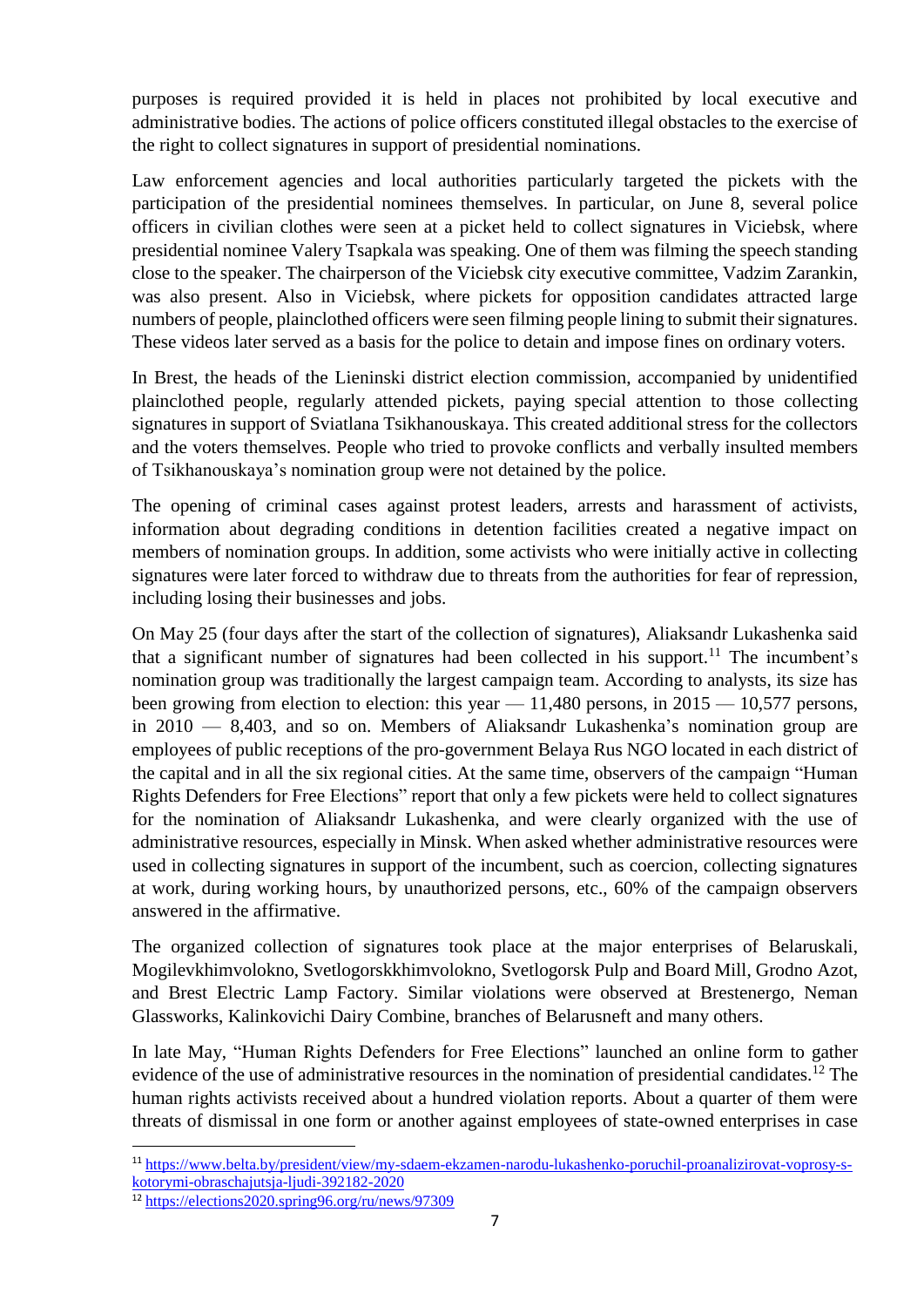of their disobedience. At the same time, Lukashenka's statement that people who refused to support the nomination of alternative candidates were fired at private enterprises was not confirmed. The campaign's observers did not document any such cases, and no related information was received in the above-mentioned form.

## **VERIFICATION OF SIGNATURES**

On June 19, the nomination groups completed the collection of signatures in support of the presidential nominations. The Central Election Commission published data on the number of signatures recognized as valid. $13$ 

In the vast majority of cases, observers of "Human Rights Defenders for Free Elections" were not allowed to observe the signature verification procedure on the grounds that it was not provided for by the Electoral Code. There were isolated facts of positive interaction of TECs with the campaign's observers, e.g. the Baranavičy city TEC.

Observers were mainly allowed to observe TEC meetings with the agenda of "establishing the number of voters who cast their votes in support of the proposal to nominate candidates for President of the Republic of Belarus" (in fact, the approval of protocols of signature verification). These meetings were quite formal and lasted from 6 minutes, as in the Kryčaŭ district TEC, to half an hour.

The election commissions confirmed the collection of the required 100,000 signatures by six nominees, including Viktar Babaryka, who is still in custody. Only 75,249 signatures were validated for Valery Tsapkala. According to his headquarters, however, a total of 200,000 signatures were submitted. The official figures are as follows: Aliaksandr Lukashenka — 1,939,572, Viktar Babaryka — 165,744, Hanna Kanapatskaya — 146,588, Siarhei Cherachen — 143,109, Andrei Dzmitryeu — 106,841, and Sviatlana Tsikhanouskaya — 104,757 signatures.

On June 29-30, the candidates' headquarters, observers and the media reported the rejection of signatures collected for Valery Tsapkala and Viktar Babaryka. Thus, at the stage of verification, TECs canceled tens of thousands of signatures mainly supporting the two alternative leaders of the presidential election. According to the CEC, the largest percentage of invalid signatures of the total number of verified signatures was demonstrated by Viktar Babaryka (13.57%) and Valery Tsapkala (14.25%). At the same time, Aliaksandr Lukashenka had only 1.46% of invalid signatures, Hanna Kanapatskaya — 3.14%, Sviatlana Tsikhanouskaya — 5.01%, Andrei Dzmitryeu — 5.38%, and Siarhei Cherachen — 6.42%.

The diagram below shows generalized (up to thousands) data characterizing the elimination of signatures made by the CEC, which affected all the nominees except Lukashenka.<sup>14</sup> The numbers of votes in support of the head of state are not shown because of their large number in proportion to the numbers in support of other contenders. 2 million signatures were reportedly submitted for Lukashenka, and 1,939,572 (97%) were validated.

1

<sup>13</sup> <http://www.rec.gov.by/sites/default/files/pdf/2020/stat15.pdf>

<sup>&</sup>lt;sup>14</sup> The number of submitted signatures are based on the reports of the nominees or their representatives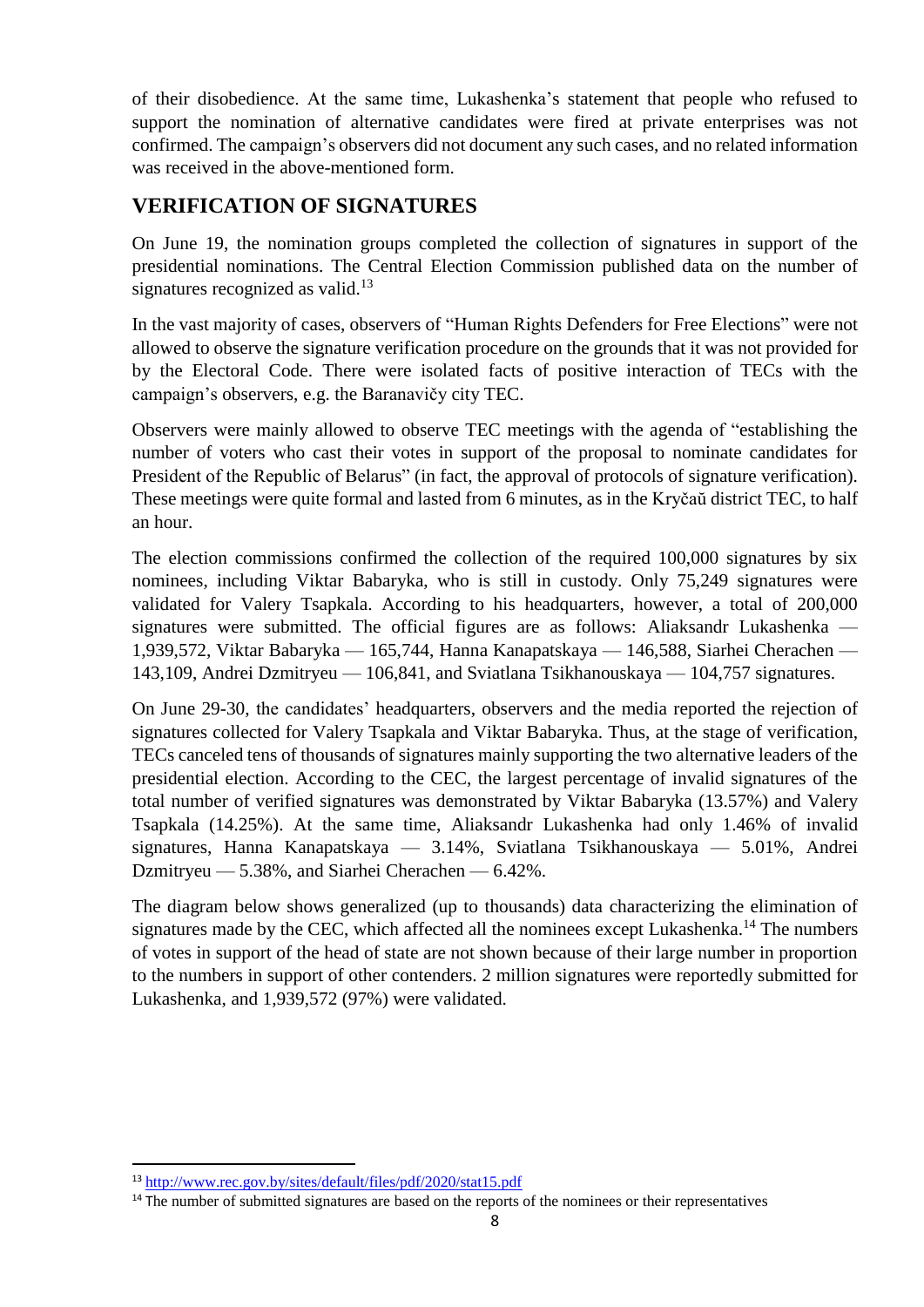

An additional reason for distrust of the results of signature verification and the subject of a wide public discussion was the fact that the CEC reported the validity of almost two and a half times more signatures collected by two potential candidates than they had previously announced. In particular, Hanna Kanapatskaya reported that she submitted 110,000 signatures, while the CEC said that it received more than 146,000 valid signatures (133%). Siarhei Cherachen's team claimed that it had collected 106,000 signatures, while the CEC said it received more than 143,000 (135%). Similarly, 106,841 signatures were validated in support of Andrei Dzmitryeu, while the nominee himself reported an approximate number of 105-107 thousand.

Thus, according to official data, the number of votes submitted in the Belarusian capital in support of Hanna Kanapatskaya exceeded the number of signatures collected in Minsk and found valid for Babaryka and Tsapkala taken together. It should be noted that according to observers and media reports, the most visible nomination campaigns were the groups of signature collectors for Babaryka, Tsikhanouskaya, and Tsapkala. They worked very intensively and were actively supported by voters. The announced official results, including in the Minsk region, further strengthened public distrust in the actions of the authorities and the CEC, which are based on the absence of transparency of procedures for verifying support signatures.

The electoral process remains completely non-transparent to the public and election participants. TEC working materials (protocols, signature sheets, packages of documents submitted to the commissions) are effectively inaccessible to electoral actors.

## **REGISTRATION OF PRESIDENTIAL CANDIDATES**

According to the Electoral Schedule, the registration of presidential candidates took place from 5 to 14 July inclusive. On the last day of this period, July 14, the CEC held a session to consider applications submitted for the registration of presidential candidates.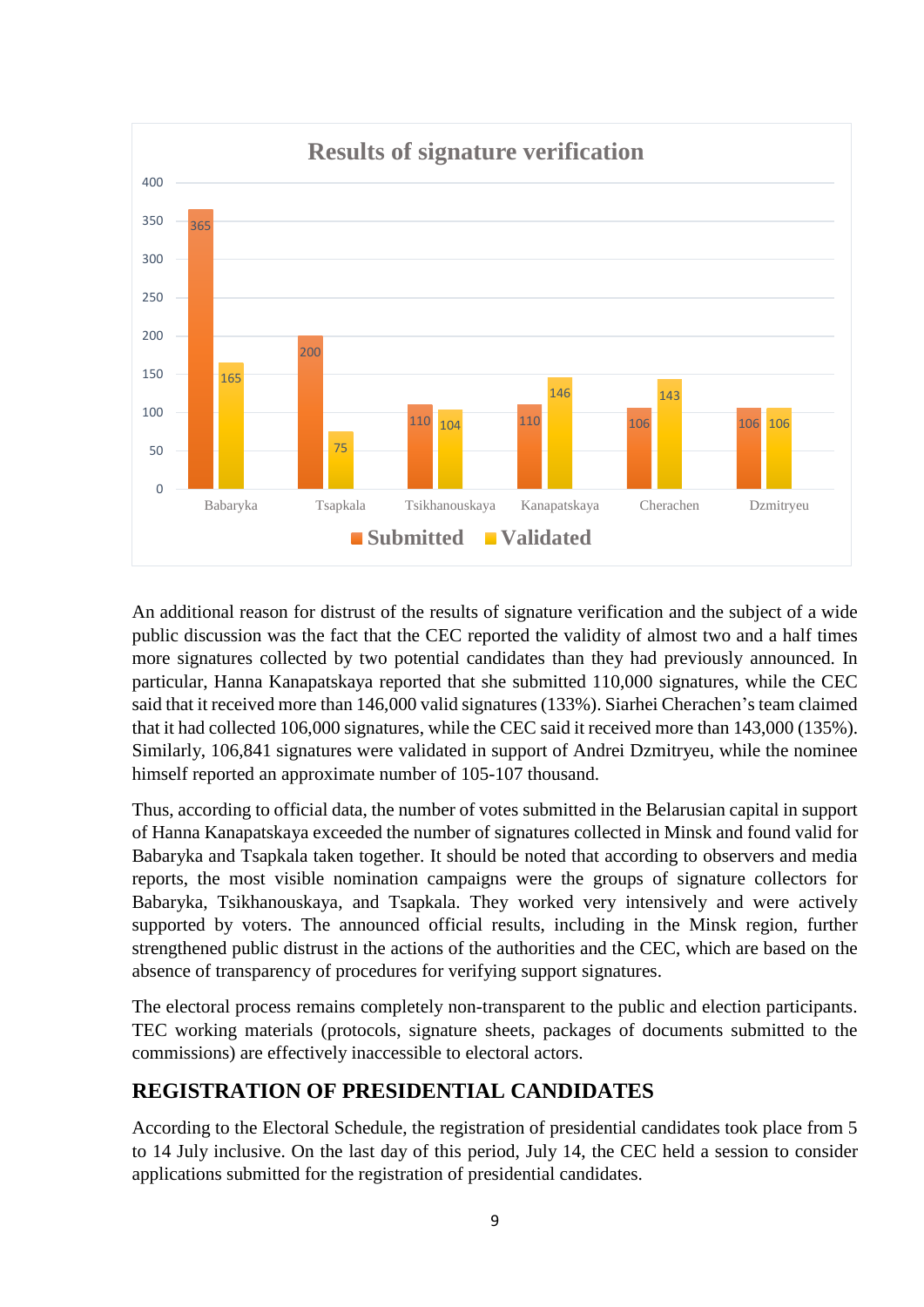After hearing the reports of the chairpersons of the regional and Minsk city election commissions, the CEC approved the total number of signatures that were recognized valid. The figures were in line with the information earlier published by the  $CEC<sup>15</sup>$ , with one exception: the CEC eventually validated the signatures collected in support of Valery Tsapkala in the Pieršamajski district of Babrujsk. Earlier, the district TEC declared all signatures submitted for Tsapkala's nomination invalid because they had been submitted by a person who, in the opinion of the TEC, was not an authorized coordinator. The Central Election Commission admitted that this was a technical error and that the person was an authorized coordinator. Therefore, 2,975 signatures submitted to the TEC were validated. However, this did not significantly affect the total number of signatures collected for his nomination.

After reviewing the materials and applications of the nominees, the CEC ruled to register five presidential candidates: Aliaksandr Lukashenka, Hanna Kanapatskaya, Andrei Dzmitryeu, Siarhei Cherachen, and Sviatlana Tsikhanouskaya.

The CEC denied registration to presidential candidates Viktar Babaryka and Valery Tsapkala.

The CEC justified its refusal to register Viktar Babaryka by alleged violations of the provisions of Part 9 of Art. 48 of the Electoral Code, namely violations of the prohibition of direct or indirect participation in financing election activities and providing other material assistance of foreign states and organizations, foreign citizens and stateless persons, international organizations, the founders (participants, stakeholders) of which are foreign states, foreign organizations, international organizations, foreign citizens and stateless persons, as well as allegedly false information in the nominee's income and property declaration.

According to the CEC chairperson, Viktar Babaryka's nomination group was composed of Belgazprombank employees, who organized and provided support for his nomination using the bank's property. The bank is owned by foreign states and foreign organizations, the CEC stressed. As examples of using funds or other material assistance of foreign organizations in the interests of nominating presidential candidate Viktar Babaryka, the CEC chairperson mentioned the facts of using Belgazprombank's official vehicles to support the work of the nomination group, preparation of the candidate's speech with the use of corporate facilities, use of the bank's premises for the activities of the nomination group, etc.

The CEC did not voice any claims as to Viktar Babaryka's declaration. However, the CEC chairperson, Lidziya Yarmoshyna, read out information provided by the State Control Committee. According to it, the nominee's declaration did not reflect the material assets and real estate in his actual ownership and use, as well as income from the activities of a number of Belarusian commercial structures under his control.

The letter also argued that Babaryka directly created and managed the activities of an organized criminal group from among the former and current top managers of Belgazprombank, whose members allegedly registered in the offshore jurisdiction of the British Virgin Islands, the banks of Cyprus and other states, a network of controlled shell companies, which were used to export and subsequently launder funds obtained by criminal means, including from the above Belarusian businesses.

It is obvious that the information leaked by the State Control Committee is part of the criminal investigation, in which Viktar Babaryka was arrested. Since this criminal case is still under investigation and Babaryka's guilt has not been established by a court ruling, the use of this

**<sup>.</sup>** <sup>15</sup> <http://rec.gov.by/sites/default/files/pdf/2020/stat15.pdf>